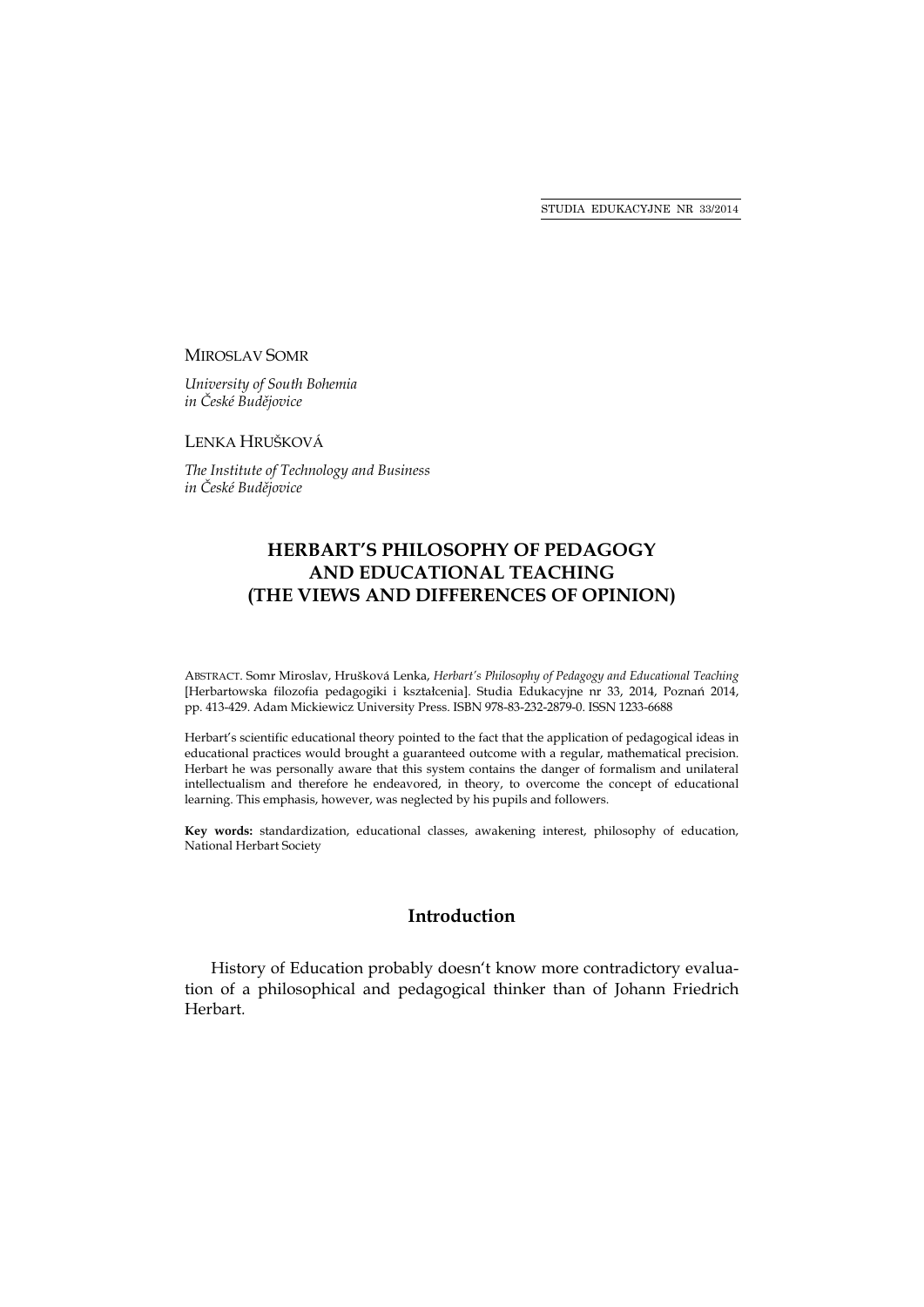During his lifetime and after his death he was largely positive reviewed. He became a pedagogical theorist who, by his views, influenced educational theory and teaching practice across Europe and America."1

The causes of this response can be seen in the fact that his educational views reflected the social and economic conditions of the time. His call for expansion of elementary education to all strata of the population, and higher education for a relatively larger portion of the youth, was totally accepted. In fact, the pedagogical theories of Comenius and Pestalozzi seemed too democratic to the interests of the emerging community. Herbart's scientific educational theory pointed to the fact that the application of pedagogical ideas in educational practices should bring a guaranteed outcome that would have appeared with a regular, mathematical precision:

– always with the same regularity as in the application of Natural Law in practice,

– Herbart's efforts aimed at reaching certain degree of Standardization (mathematisation), which should serve this purpose.

Herbart, through his efforts, gained the sympathy and popularity among the scientific community and the education field in the second half of the 19th century. But he was personally aware of the risk that was associated with his. His followers, the herbartians, absolutized the efforts to , mathematization', certainty of results, methods and methodologies. In practice, this approach led to schematisation of teaching and ,normalization' of school work. Normalization was a tool for school policy of the State, because it enabled comparability of results of individual schools and teachers. It has become a tool for rigid school inspection activities and etatisation across the areas of education, training and education.

In the developed countries, not only an interested in the area of education and its system, but also a direct and uncompromising stance in the control has been increasingly applied. From this moment, the school became a real , political issue'. The whole arrangement Herbat's educational system, theory and practice, suited these intentions, since it was based on the objectives of education, conceived in his already mentioned masterpiece *Allgemeine Pädagogik aus dem Zweck der Erziehung abgegleitet*, first published in 1806. It is a systematic work. Herbart's educational system is divided into three areas (management, teaching and education 'Zucht') and accentuates the area of education. Herbart was personally aware that this system contains the danger of formalism and unilateral intellectualism and therefore he endeavored, in theory, overcome the concept of educational learning. The

<sup>1</sup> F. Hofmann, J. Kyrášek, *J.F. Herbart a jeho pedagogika*, Praha 1977, p. 5.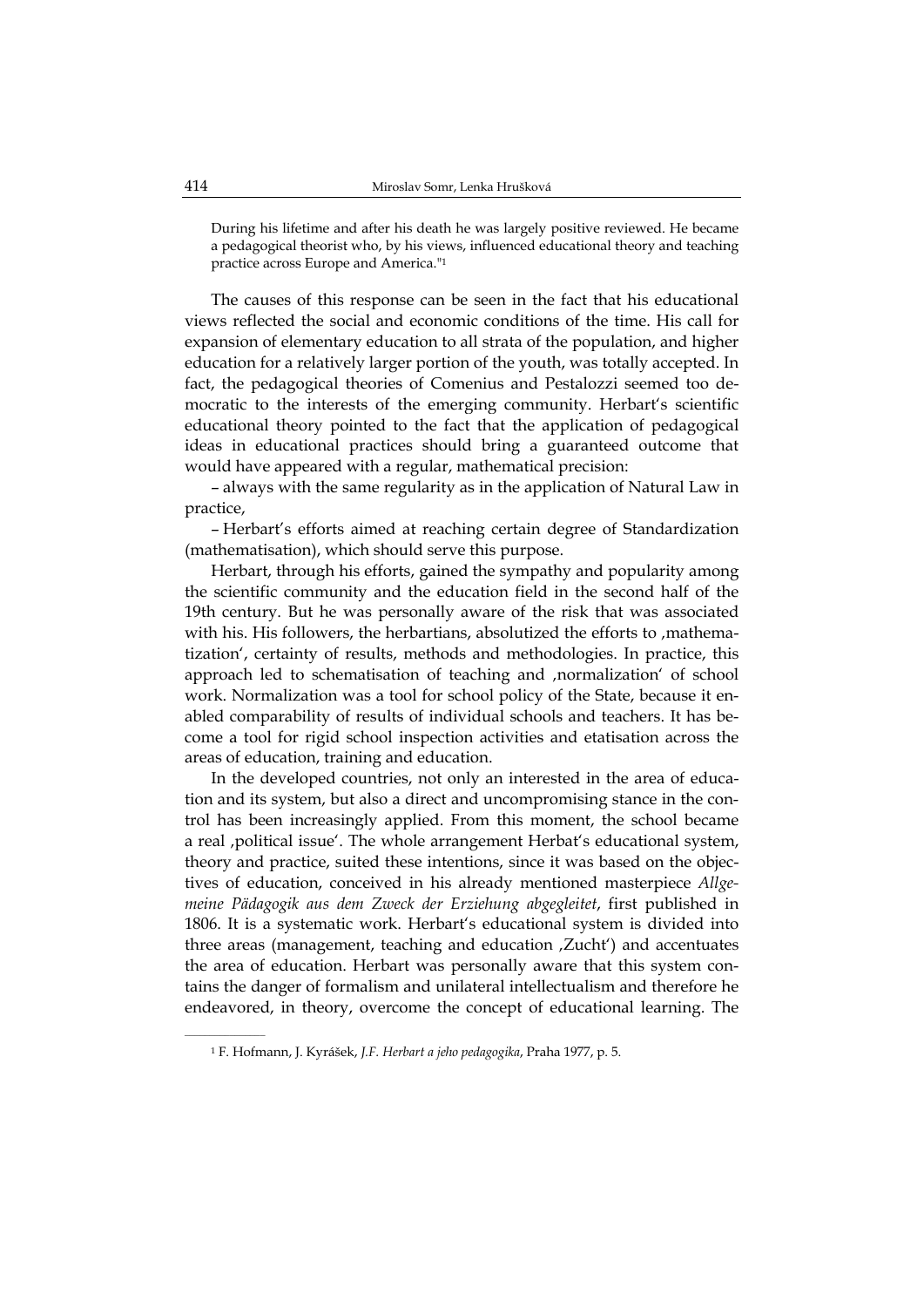emphasis, however, was neglected by his pupils and followers. His followers who saw him as a guaranteed source of educational success, succumbed to the construction of succinctly, strictly defined system, its, temptations'.

Johann Friedrich Herbart was born on May 4, 1776 as the son of a judicial council in Oldenburg. In 1794, he entered the University of Jena, and in 1809, after university teaching activities in Göttingen, he comes as a successor of I. Kant to the throne of philosophy in Königsberg (aged 33) and he operates at the university until 1833, when he returns to the University of Göttingen. He dies there on August 14, 1841.

As a student in Jena he gets under the influence of J.G. Fichte.2 The final 'settlement' with his philosophy led him to a meeting with the 'Swiss friend of mankind' and , genius of the heart', Pestalozzi. His first pedagogical works are attempting to comment and critically rethink the main ideas of Pestalozzi's , elementary methods'.

### **The views and differences of opinion**

After a wave of enthusiasm in the late 19th and early 20th century, however, a completely opposite phenomenon emerges. Its utter negation (…) In Europe, Herbart is totally condemned. All emerging pedagogical views stem from criticism of Herbart, without differentiating between Herbart and herbartism, the teaching of his followers that negated the whole system. What are the these discrepancies?

1. Herbart's pedagogy is based on the objectives of education.

2. In contrast, most new currents aims at the opposite: to stem from the interests of the child.

3. Herbart's pedagogy entitles the teacher with the main role.

4. Most new trends relegate the teacher to the background, leaving the principal place to the pupil.

5. Herbart sees as crucial the role of school as preparation for life.

6. Representatives of the new trends argue that childhood is part of life and make far-reaching conclusions based on this area.

Criticism directed against Herbart should rather be directed towards the followers of Herbart, the , herbatists". They completely disregarded interpretation of pedagogical tact and substantive part of Herbart's philosophical

<sup>2</sup> M. Somr, *Názory a rozpory Herbartovské pedagogiky*, [in:] *Sborník vědeckých prací Univerzity Pardubice*, 2000, 6, s. 315 a násl.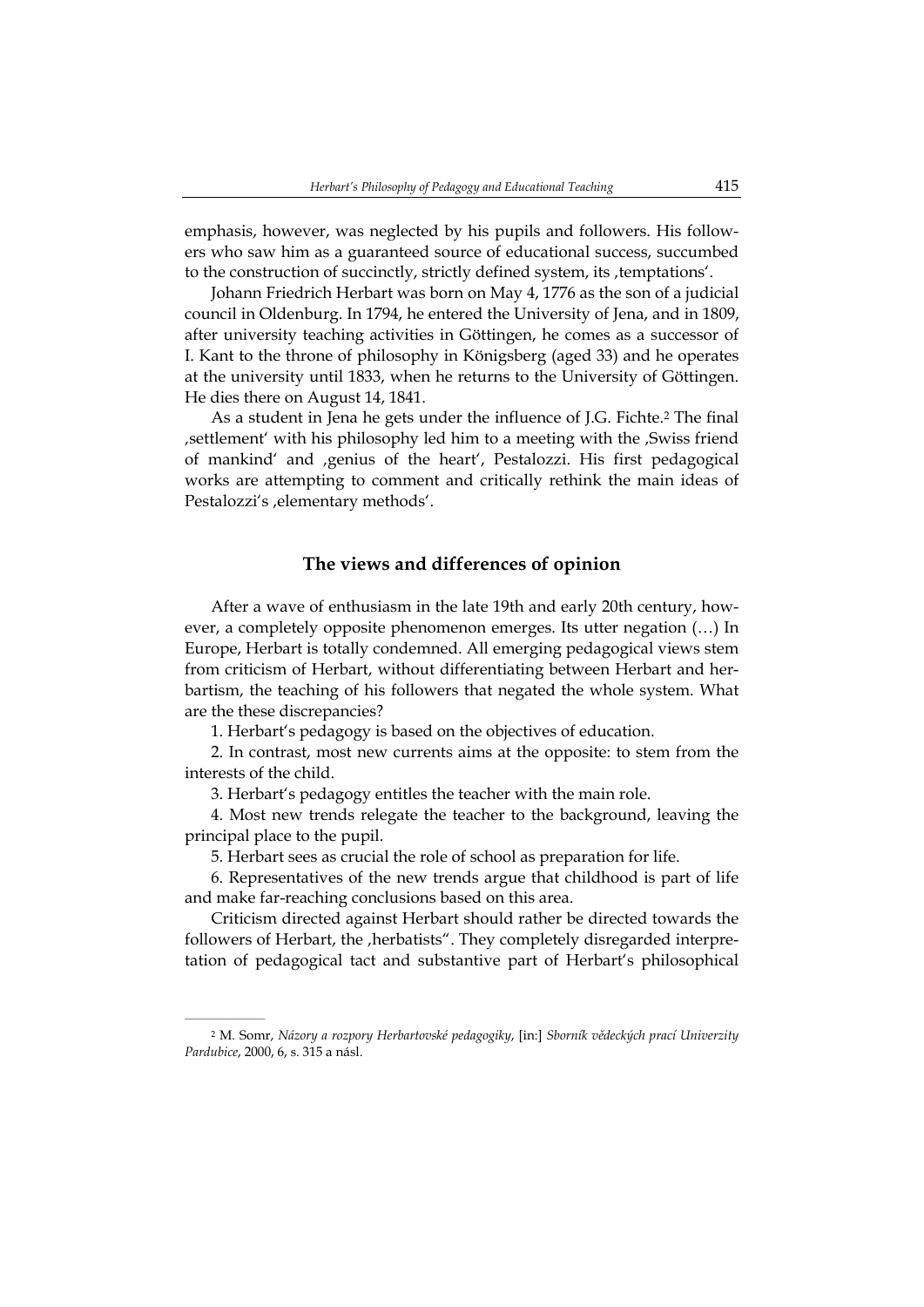and pedagogical educational system and teaching aimed at awakening of interest.

#### *Lernen vergehen, aber die Interessen bleiben (Herbart)***<sup>3</sup>**

In the late 19th and early 20th century, academic qualifications are no longer sufficient. The new social system, capitalism, needs competitive young people who are versed not only in theory but also in practical matters and are ambitious, enterprising. This requires a new educational systém, too.

Johann Friedrich Herbart has undoubtedly contributed to a new understanding of educational teaching, to clarify its structure, contents and methods. On the other hand, the conservative side of Herbart's pedagogical system is clearly reflected in his ideas on the management of children (suppression of the 'bad' will of the child, an elaborate system of punishment, austere behavior regimentation of children etc.) that were used to justify the disciplinary measures at effects on children.

**Herbatova pedagogy is closely connected with his philosophy and psychology. In his conception of practical philosophy, ethics and psychology constitute of the most important pillars of his system of pedagogy**. Insufficient knowledge of Herbart's philosophy and psychology impedes misunderstanding. A fact is, that his opinions were received and mutilated by his , students' and successors, the herbartists, in favor of conservative, often even reactionary, political and educational policy goals. Therefore, it is necessary to critically evaluate the scientific heritage of this important pedagogical thinker and acquire it creatively. It is applied here in full, the real value of this work consists, among others, in its philosophical dimension and psychological subtext.

Life and work of J.F. Herbart falls in the time when the French Revolution and the rise of industrial England have completed the shift from feudalism towards capitalism. The emergence of the capitalist, productive state was on the agenda. The highest parts of classical philosophy and literature created the ,ideal realm of ideas.'

Main Herbart's work *Allgemeine Pädagogik aus dem Zweck der Erziehung abgeleitet* calls 'philosophical thought', and, as he writes himself, it seeks philosophy of pedagogy. It has been noted that an integral part of his pedagogy is the philosophical and psychological basis and two of his major works are devoted to it:

<sup>3</sup> *J.F. Herbarts Sämtliche Werke*, 19 svazků, vyd. K. Kehrbach, 1888-1912; *J.F. Herbarts Pädagogische Schriften*, vyd. O. Willmann, dva svazky, Lipsko 1880.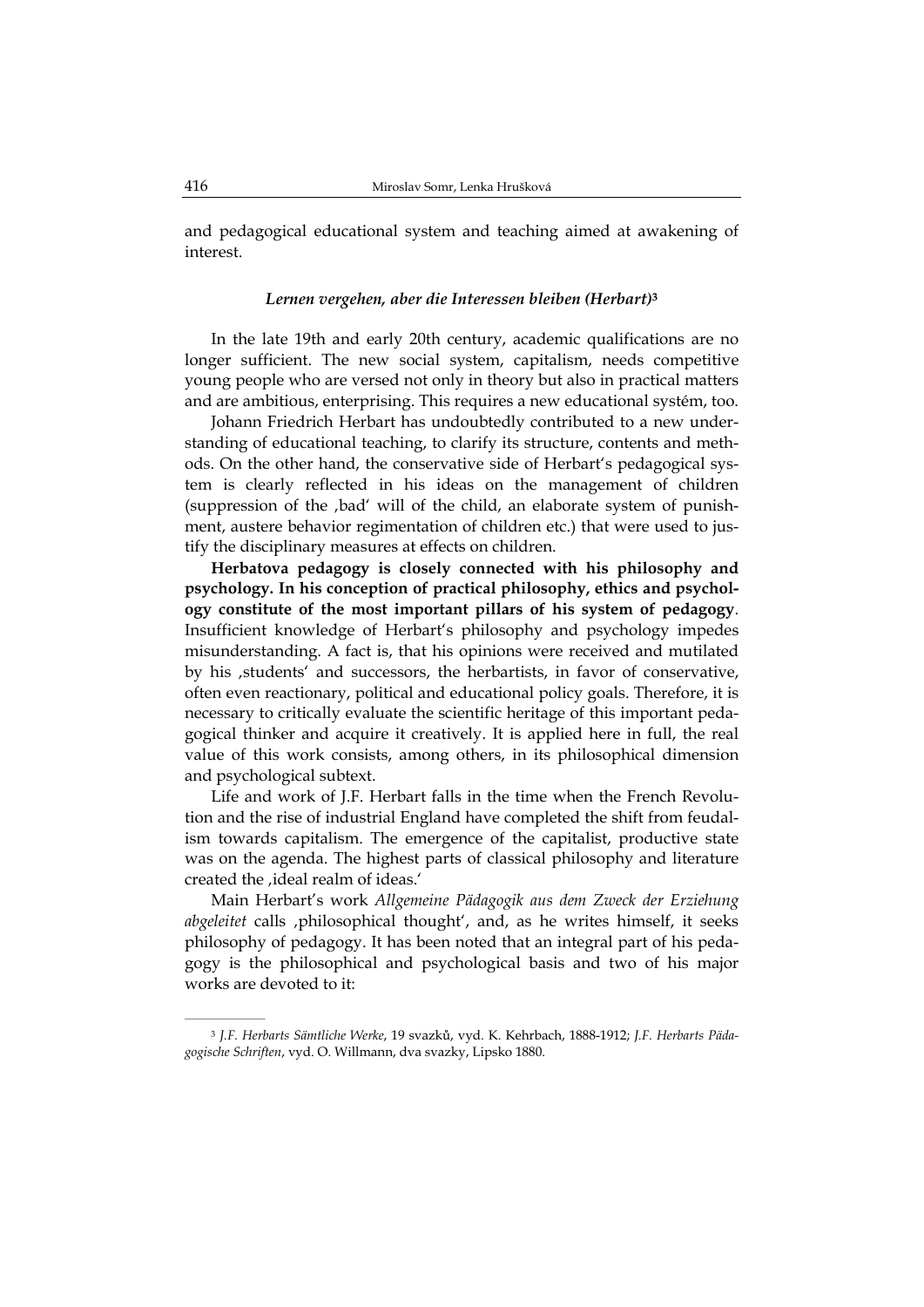*Allgemeine praktische Philosophie (1808)* 

*Psychologie als Wissenschaft neu gegründet auf Erfahrung,Metaphysik und Mathematik (1824-1825)* 

Herbart outlined his metaphysics and psychology as a basis for explaining , pedagogical causal relationship', ie. how can knowledge, wants, beliefs and behavior of the individual be changed according to the goals of the education procedure. In order to theoretically justify the educational objective of morality, Herbart devoted himself to ethics and politics. Herbart's concept of being', real being, which is not perceived as such nor changeable, enters consciousness only by its mutual intercourse and changes, creating a ontological background for assumption that the souls should be investigated as such a , real', which is opposed to , affections' other reals because it remembers self-preservation. Psychic 'ideas' also express them as the basic building blocks of mental life. From their movements and obstacles, mutual touching and summaries, all mental processes can be explained in a single principle. Herbart wants to embrace education in its complexity and dialectics. The remarkable moments of Herbart's works include his search, reasoning, finding a way of knowing the conscience and journey of knowledge based on contemplation of the moral stance. The educational process is carried out by three different components, interacting and necessary to achieve its objective: management, discipline and teaching. True education is called , discipline' (Zucht) and according to Herbart, it is implemented as a continuous meeting of educators and wards. The means and the goal of learning and teaching interest is an interest which as a permanent mental stress leads to multilateralism. Substantial determination of the teacher include: knowledge and skills. Education is a large unit of ceaseless work. Most penetrating analysis of Herbart's pedagogical legacy was published by *Otokar Chlup* in the *Education encyclopedia.* He appreciates Herbart's formulation of the individual components of education and, from this perspective, he returns to Herbart's work in the 60s when he conceives the basic curriculum theory. Chlup sees the continuation of herbartismu in *pedagogical reformism*.

Herbart influenced the area of philosophy, psychology and pedagogy by his work. His philosophical ideas reached Bohemia before his educational opinions did. Herbart's philosophy was brought to Prague University by *Franz Exner* (1802-1853), the author of the later work *Nástin organizace gymnázií a reálek*. The Herbart's philosophical followers were *Josef Dastich* (1834- 1870), the brothers *Josef* and *Petr Durdík*.4 Herbart also influenced the most

<sup>4</sup> Francis Čupr who, in the spirit of herbartian psychology, wrote Grundriss der empirischen Psychologie. As orthodox promoter of herbartismu is considered Josef Dastich, who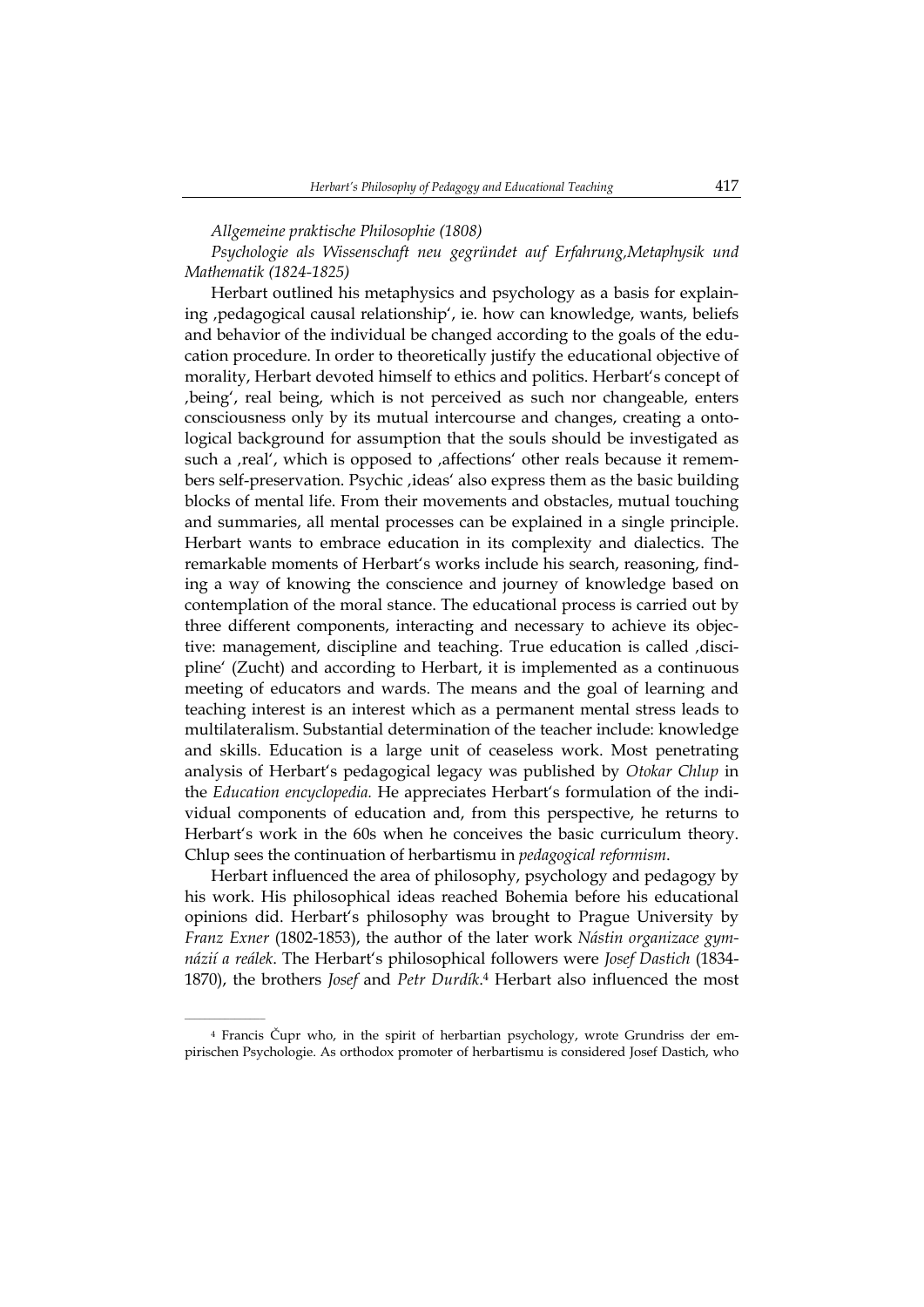important teacher of the 19th century *Gustav Adolf Linldner* (1828-1887), the first professor of pedagogy at the University of Prague. He also influenced the founder and representative of the Czech aesthetics, founder of the art science, *Otakar Hostinský*, who was an opponent of the theoretical Herbat's philosophy, and especially psychology. Hostinský's interest lied in the aesthetics which was not touched by Herbart at all, but still, Herbart was a definite incentive for Hostinský's work *Herbarts Aesthetik in ihren grundlegenden Teilen quellenmässig dargestellt und erläutert (Hamburg und Leipzig 1891).* Generally, however, it must be noted that this work contains the substance of the ideas rather than of the author than of Herbart. It should however also be noted that the biggest critics of Otakar Hostinský's theory of musical arts were Durdík Josef in Prague and Eduard Hanslick in Vienna, both followers of the orthodox herbartism.

The beginning and end of the influential reform concept falls within years 1886-1901. From the perspective of Germany, Herbart's homeland, nowhere had the herbartists so much influence and lasting effect, like in America. There they dominated the entire decade of teaching and discussing and for three decades they have determined the direction of the reform of American education and teacher training. As advocates of this direction, they contributed to the fact that science teaching and the teaching profession has become a social phenomenon.

# **The Rise and Fall of Herbartism**

How could be the rise and fall herbartism in the USA explained? It is this reason, the finding of a reasonable explanation, that can inspire us how, in different areas, territories, a different educational project may be applyed. Herbartists played a dominant role in the area of the progressive trend of the education, because without their ideas and suggestions would not the course of the education reform at the beginning of this century in the USA possibly develop or even be understandable.

In the 19th century, American education faces two fundamental questions. First, the problem of so-called *'Common school*' network (ie. a form of American elementary schools) and the need for a large number of teachers, as a prerequisite for their establishment. The creator of this project, Horace Mann, who in the years 1837-1848 served as Secretary of Massachutsetts

in Základy praktické filozofie and Filozofická propedeutika contributed to the formation of novobohemian philosophical terminology.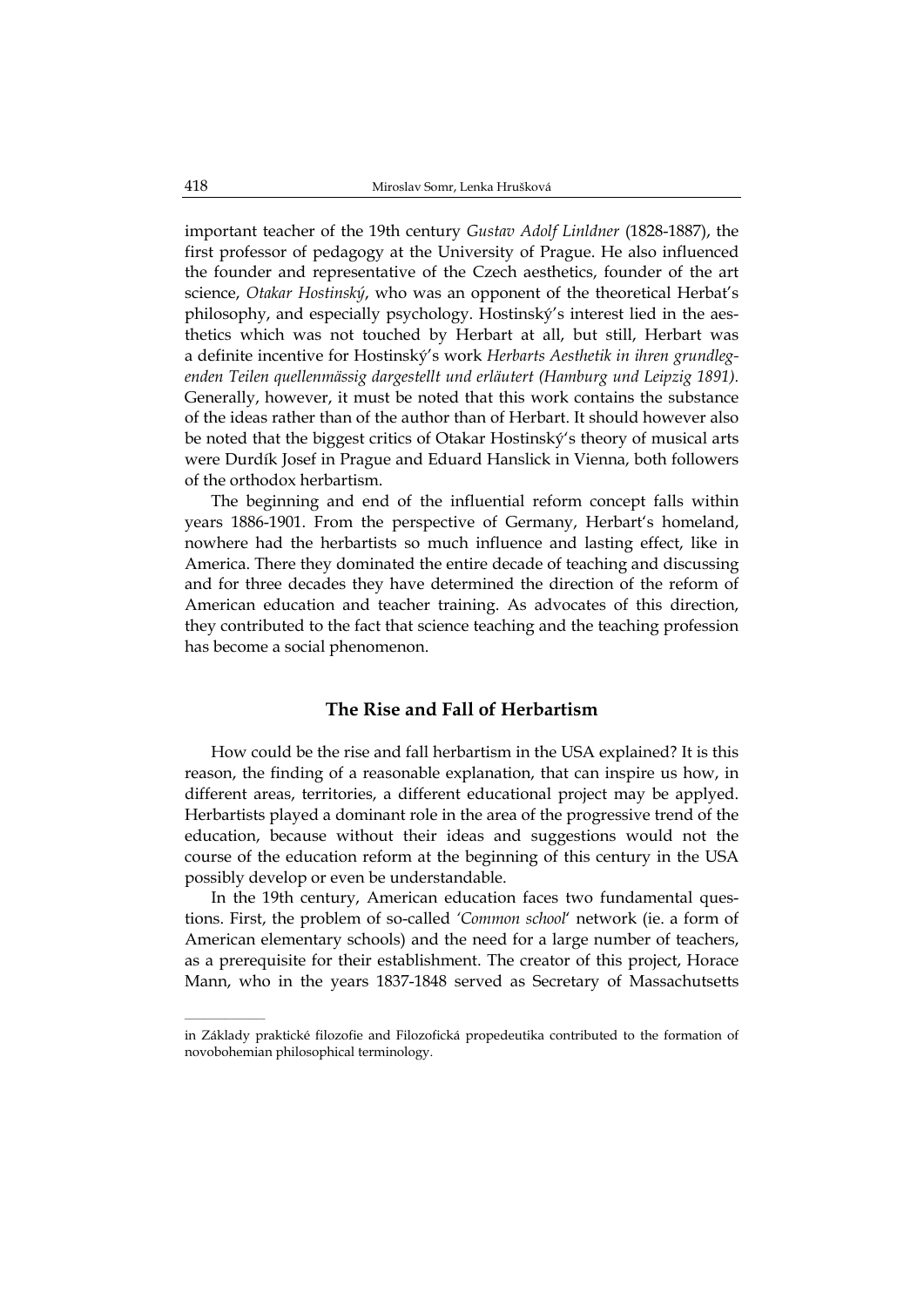State Board of Education, was aware that these teachers cannot be brought from existing academies, where mainly men studied, and education was very little pedagogically oriented to be useful for the needs of rural national schools. Therefore, he used the Prussian model and had set up seminars called "normal schools" in which especially young girls were enrolled, who by expected to fulfill their dream of independence as teachers, but also expected this new form of work to be more enjoyable and more meaningful compared to blue-collar workers. First Normal School was founded in 1839 in Lexinton and shortly afterwards two more schools were founded in Bare and Bridgewater. The project, however, was very far from the original intent. The number of students was very small, and their patience in the necessary pedagogical preparation was minimal. Therefore, these schools have gained little support and only in the years after the Civil War their professionalization reached the required level. Compared to years 1839-1865, when about 15 normal schools were founded, their number has increased in the next 25 years topping nearly 100 new schools of this type. Educational institutes for teachers expanded, educational content was newly conceived and admission requirements increased. Pedagogical science became important. In 1879, the University of Michigan established the first Department of Education and the University of New York established the first Faculty of Education in 1891. At the same time, the reform movement spread to educational and institutional sphere, which eventually got its organizational form. At the end of the 19th century, four large forces existed in the United States, each of which had a specific design and objectives.

– *Kindergarten movement*: German immigrants, who found its refuge in America after the 1848 revolution, brought them, among other things, Fröbel's thoughts about "Kindergartens", which found a wide response and led to the establishment of private and public kindergartens. It has, however, another, more substantial contribution. Since that time, the idea of "talent and employment" become a fixed part of American education.

– *Oswego movement*: the stimulus was Pestalozzi's concept of illustrative teaching that was promoted by a group of teachers led by the rector of the Normal school in Oswego, Edward A. Sheldon. Illustrative teaching soon became a universally recognized method of normal schools.

– Hegelians – humanistic education: at the end of the sixties, a theory was developed which constituted the school as a representative of the "objective culture" that pupils should get rid of their subjective thoughts and actions and as a consequence, it should lead to social inclusion, to the humanist education and overall rejection of the "Native education" concept of J.J. Rousseau.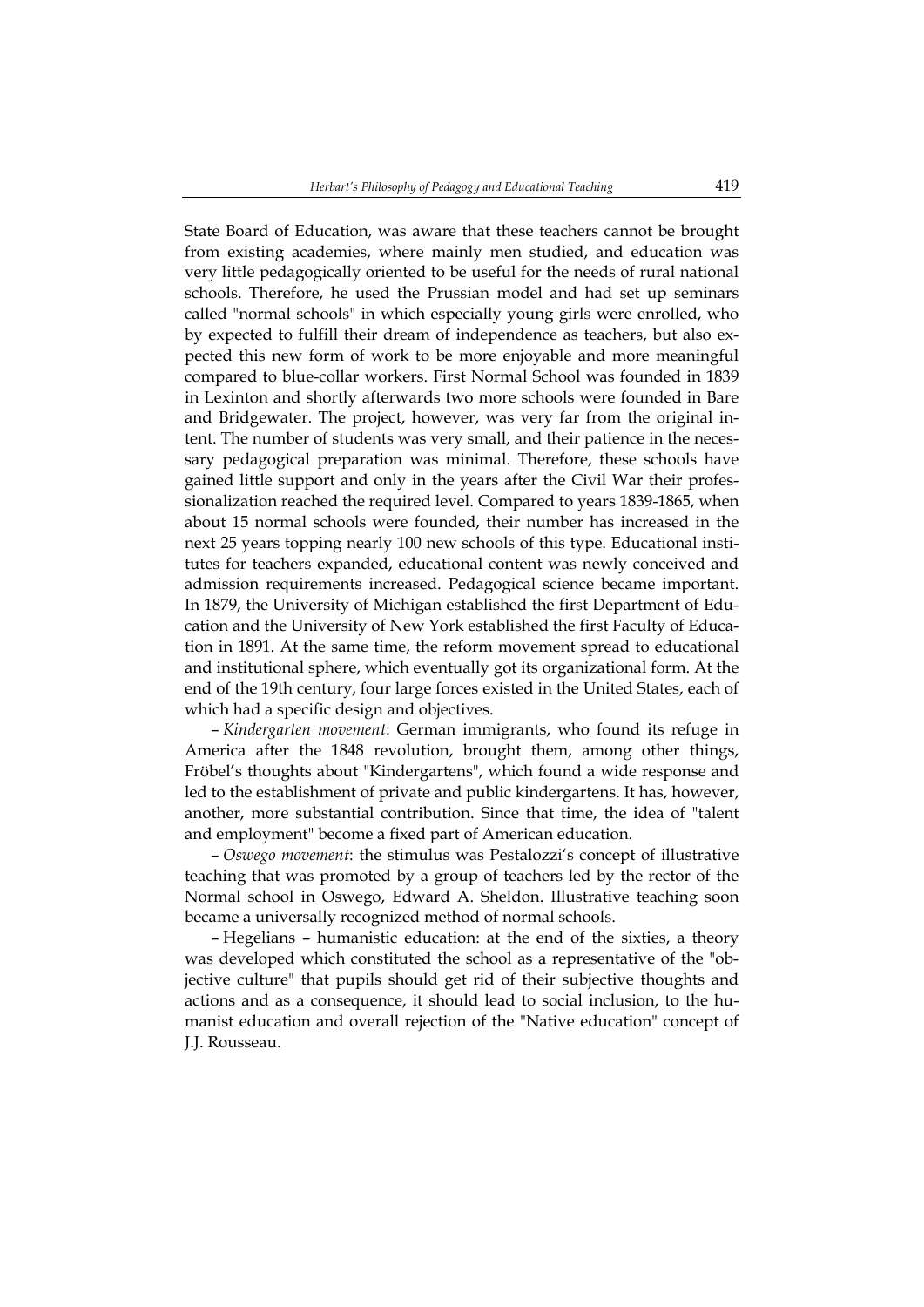– *Children Research*: it consisted of an appeal to parents and teachers to systematic observation of children not only when they play, but also in terms of their behavior and respect for the guidelines, and also to direct assistance in the implementation of the "moderate education and training", which should lead to education of "the measured child".

Exchange of views on teaching during the 70s and 80s in the frames of four streams of opinion that have been transferred in American from Central Europe, was, after all, too general and didactically descriptive than to be able to provide the needed breakthroughs and inspiration for the former situation in American education . Therefore, the representatives of these four streams suffered a harsh critics of the education field, which rightly asserted that they are concepts, but only partial, and often inappropriate transfers of foreign ideas in American normal education. Specifically, it was alleged that Fröbel's ideas are meaningful for kindergarten, but for normal school they are inappropriate or that Hegelianism unilaterally favours discipline and neglects education, that Pestalozzi's visual teaching method offers a method but does not provide the necessary teaching curriculum and that the mere collection of data on children without elaborating the required criteriasystem does not establish the general principles in the field of education and training in the field of theoretical training nto excluding the practical application. This brings us to the core of our considerations, to the fact why many young teachers began traveling to Europe, especially to Germany, looking there for new inspiration for their creative teaching, educational work. Germany has become a mecca "scientific pedagogy" for American educators.

In 1875, the first American educator Edmund J. James came to Berlin to study Herbart's education. Two years later, when he returned to the University of Illinois, he enthusiastically reported on "Scientific Pedagogy". His enthusiasm had a strong impact on many of his students and friends who since the early 80s were coming to Germany to become familiar with the theory and practice Herbart's pedagogy. During the years 1885-1905, the largest wave of admiration for Herbart's heritage, about 50 American and female teachers visited the university pedagogical seminar in Jena, and 10 of them even graduated in Jena. Others studied in Halle and Leipzig and the next wave of interest that followed in the years 1895-1912 led further 210 Americans to the Reine's international summer courses. All were attracted by the prospect of scientific pedagogy, because the existing transmission of simple rules and techniques was already distant from educational needs and actual education programmes, the dialectical link between theory and practice. The range of seminars included alongside the Herbart's pedagogy also the area of ethics, psychology, general and special didactic and led to the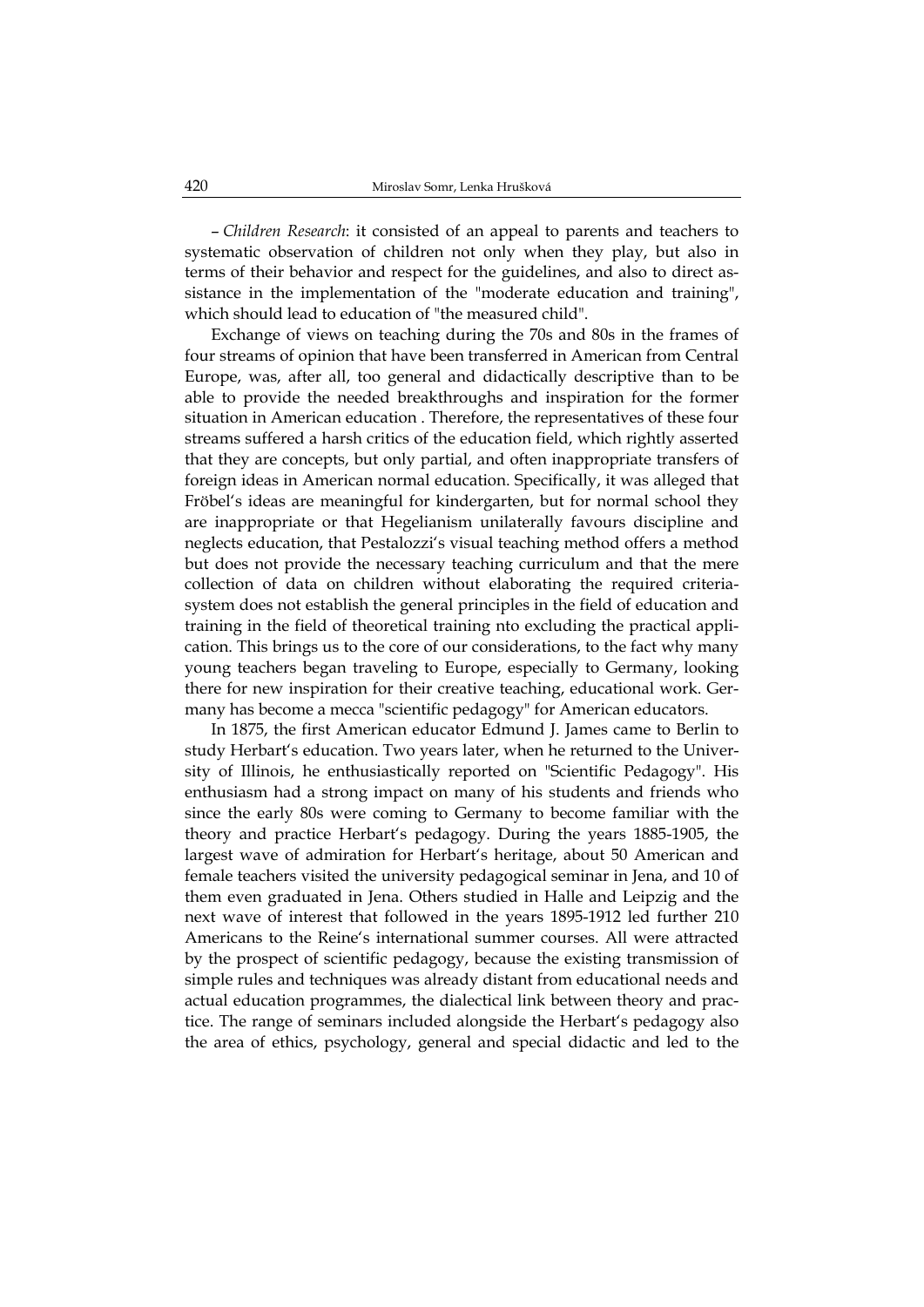adoption of Herbart's concept of apperception, circle thinking, fellow teaching, subject concentration, and to understanding of formal and cultural and historical phases. Very positive were visits of workshops, exercises, in which they had to demonstrate the ability to skill execution of theoretical knowledge. There was such a close link between the educational theory and practice – in the theoretical lessons they talked about the technical and methodological issues of teaching, in practical exercises they completed sample lessons at university training schools where the seminars were held. This included critical evaluation and analysis of hospital hours, their pros and cons. American students were convinced that Herbart's concept of interest, formation of character, concentration of formal stages, fully illuminates the true essence of pedagogical theory and practice, and creates a position for embedding scientific pedagogy in the project of university studies as a basis for systematic and professional levels. That does not mean that all graduates of summer courses in Jena became enthusiastic advocates of Herbart's pedagogy, on the contrary, some of them for maintained reticent distance from this way of thinking for the rest of their lives. Generally, however, it should be noted that the Herbart's concept celebrated unprecedented success in the USA.

In the mid of 70s, Hugo Haanel translated chapter of Herbart's Lehrbuch der Psychologie and an excerpt from the history of education by Karl Schmidt containing the biography of J. F. Herbart. The next, condensed edition appeared in 1878, accompanied by a biographical introduction in the American Journal of Education. In the early 80s, Herbart's name appeared in magazines in next to other educational teaching classics (Rousseau, Pestalozzi and Fröbel) and requirement for substantial reform of the whole educational process was increasingly echoed.

Articles and essays, which were occasionally published since 1883 in Illinois School Journal, covered among the "impressions of German pedagogy" and "concentration courses" and other circuits Herbart's pedagogy. Their authors, Edmund James and Charles DeGarmo and Charles McMurry, also prepared brief extracts from the writings of J. F. Herbart and others. A very important part of the promotion of herbartism were the regular fortnightly meeting of the Philosophy Club, organized by DeGarmo and his friends. Here the German herbartism and its significance for American education was discussed. This phase of discussion and reception lasted from 1883 to 1889. Sustained interest in Herbart also developed in the field of psychology, eg. John Dewey in his book Psychology (1886), or Théodule Ribot in his introduction to "German Psychology of To-day". Herbart's the concept of "concept, connection, aperception etc. " was discussed.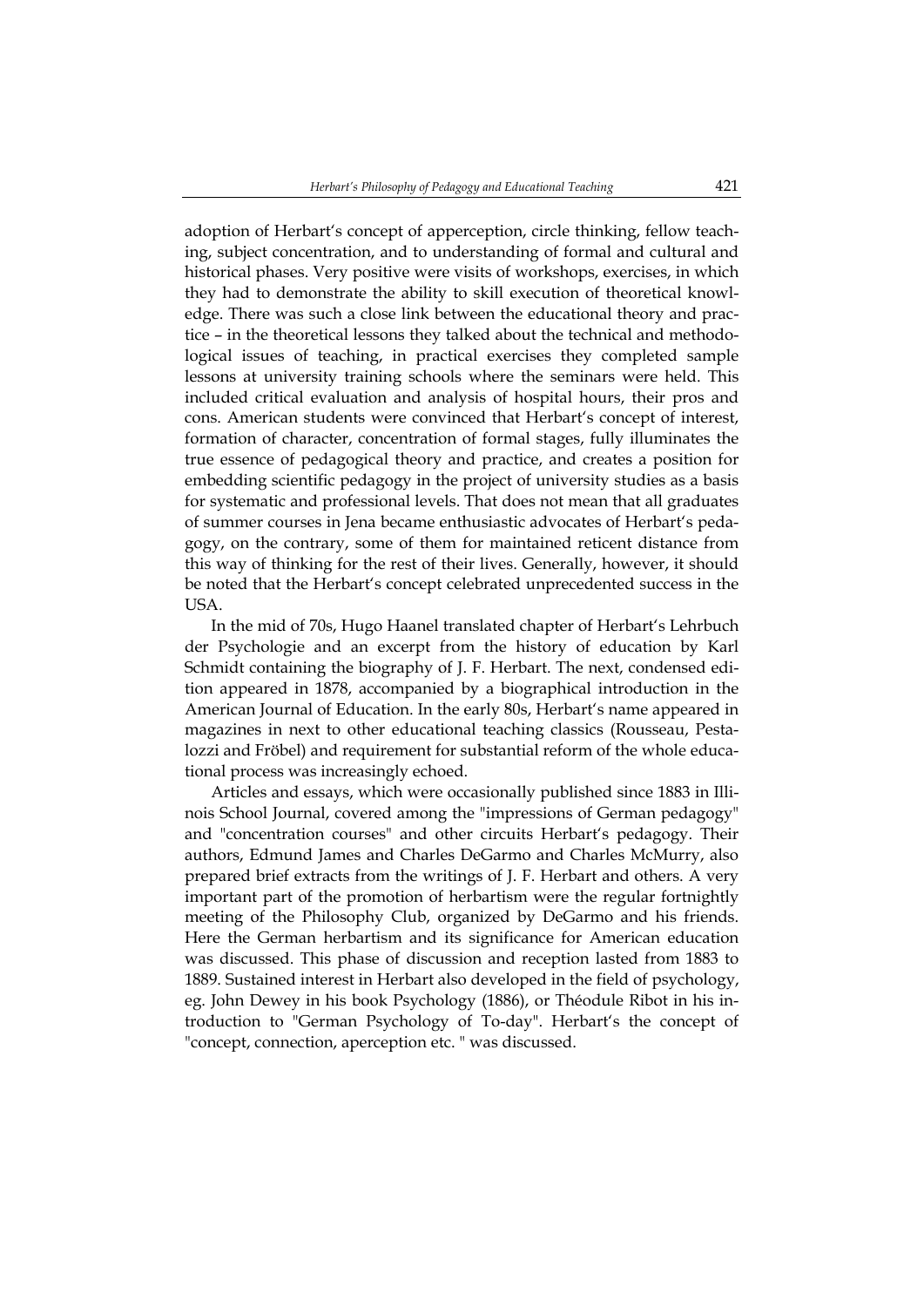When DeGarmo became professor of psychology at the University of Illionois, he continued to promote *"Herbart's education on an unprecedented scale: he issued in quick succession, in yearly intervals, three major Herbart's publications: "Principle of the method" – an introduction to the concept of formal degrees, a year later the textbook "Empirical psychology"* by Gustav Adolf Lidner appeared as an English translation, and in 1891 in Educational Review the programme series of articles on the topic "Herbart's pedagogical system"called "The Herbartian Systems of Pedagogics". Wave of herbartian books flooded the whole earth. (The number of copies of individual publications was really impressive – McMurrys' *"Elements of General Method*" 115,000 copies, "*Method of the recitation*" 50,000 copies, 33,000 copies in De-Garmas' *"Essentials of Method" etc*.). In addition to the 22 books of American herbartians, a number of articles dealing with the general principles of the new pedagogy has emerged, concentrated on areas including practical aspects of content, methodology and general teaching. Theoretical papers, handbooks and teaching aids have become an integral part of the standard school work. Everything went to the emergence of one of the most powerful reform movement and the center of scientific debate which became the *"NATIONAL HERBART SOCIETY*".

The genesis of this movement dates back to 1892 when, at a meeting of the National Education Association at Saratoga, the so-called Herbart's Club was founded.

Three years later, at the annual meeting in Denver, a major reform of the Herbart's club was carried out. In addition to the new official name, *"National Herbart Society for the Scientific Study of Teaching",* new organizational structure was created. The model was the German Association for scientific pedagogy. Its activities provide a wide array of scientific debate on issues of doctrine and issues of education and for practical purposes, ie. give opportunity for the implementation of various concepts of teaching and educational practices in order to verify in practice the theoretical assumptions are correct and in practice have positive results. Amont the heads of the company, "an assembly of nine" belonged, besides DeGgrama, the company chairman and secretary McMurry, or other prominent scientists, eg. John Dewey, Nicholas M. Butler and Wilbur S. Jackman, who were formerly sharp critics of Herbart's system. Such composition of the supreme control center was to guarantee that Herbart's learning would be the starting poinf for the scientific debate, but a the same tim the open field of views on further scientific concepts, which should lead to the concept of scientific pedagogy.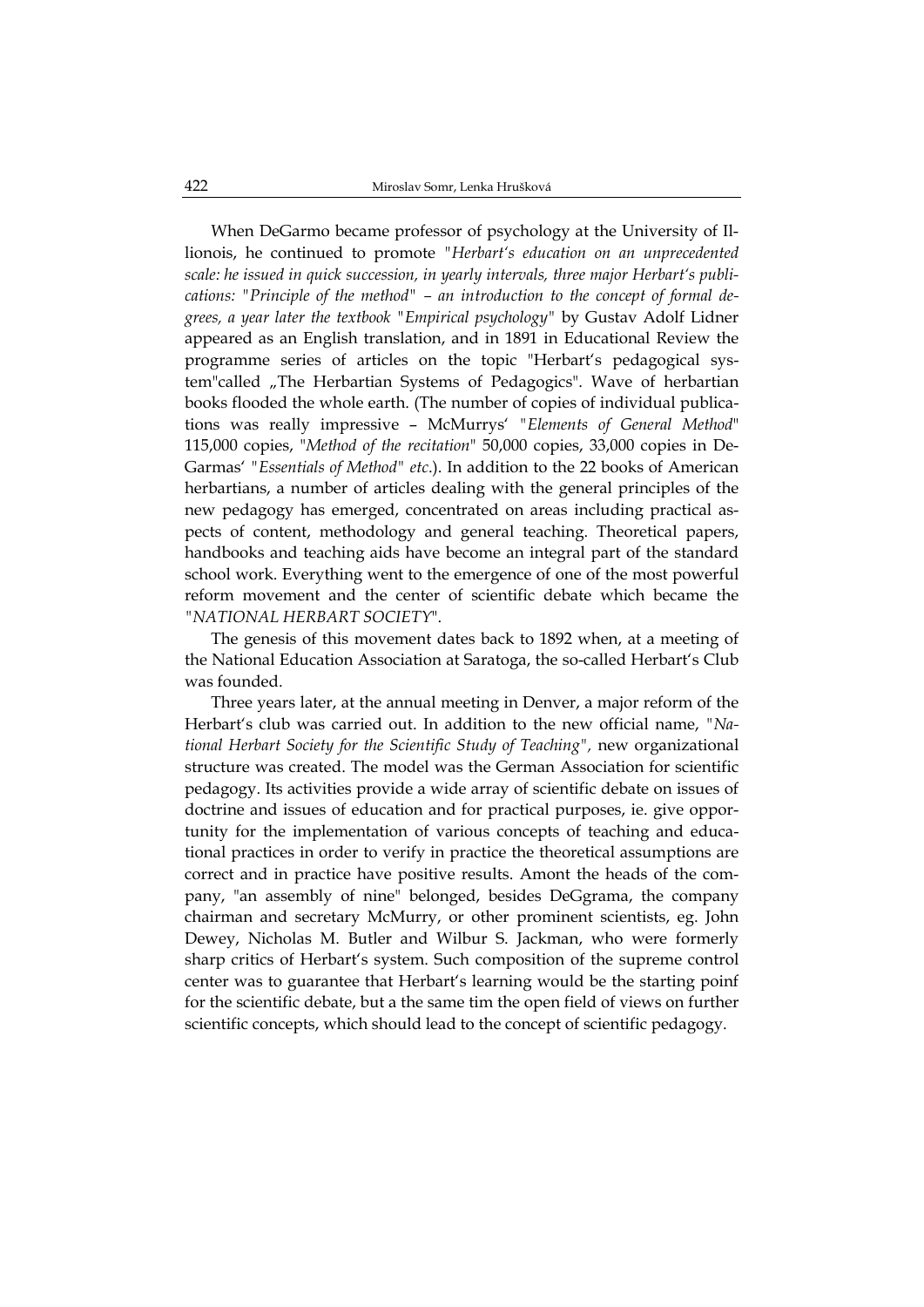In the years 1895-1899 it can be seen development of three stages:

1. Change of mostly theoretical writings into papers that dealt with specific applications of certain principles,

2. Change of traditional herbartian positions to new social scientific approaches that Ira Howert declared in Social Goal of Education,

3. Change of the concept of substantive issues of teaching special professional scientific topics, eg. commercial and managerial.

*"National Herbart Society*", since its inception, has been the traditional association of Herbart's followers, but wide discussion forum, where the word received by representatives of all pedagogical trends, as we have already tagged, therefore followers of Hegel and humanists, and pragmatists followers Fröbel.

Herbart's concept and Jena practice were not considered as binding patterns and such intention was, in the climate in the USA, at the turn of the century, considered foreign and unacceptable for American democracy. In Europe, Herbart's learning was considered obsolete and unusable for modern pedagogy. In America, the question of attitude to this concept sounded completely different: if the criteria and methods, as recognized by American educators in Jena, Halle and Leipzig, may or may not not apply in America and lead in their creative applications to an increase of teaching effectiveness, strengthening the authority of the pupil at the same time to increasing teacher competence. A broad discussion in National Herbart Society was not only thematically appealing to thousands of participants, but also instructive in on which field a truly democratic organization can develop concepts and access to a particular concept, in this case from the pragmatic herbartism and child-centered idea to review the default positions and finally, in Socratic dialogue, reach the fact that herbartian principles and practices were used as a starting principle. A typical example of such procedures and changes was the personality of John Dewey. We refer to the mid-90s, when he formulated approaches at his Chicago Laboratory School that arose from intense study of herbartism and without this approach their clarification and "scientific foundation" was not possible: *curriculum learning as problem solving, curriculum as recapitulation of human history and education as the path from child psychology to the logic of the field.* In a short time, The National Herbart Society became a central body of scientific pedagogy in the USA and the most important national platform, the basis for the recognition of the importance of normal education and training of teachers and a symbol of transformation in the field of national education.

The National Herbart Society has become a platform for all "progressive" themes and trends. This was the main reason why many started reasoning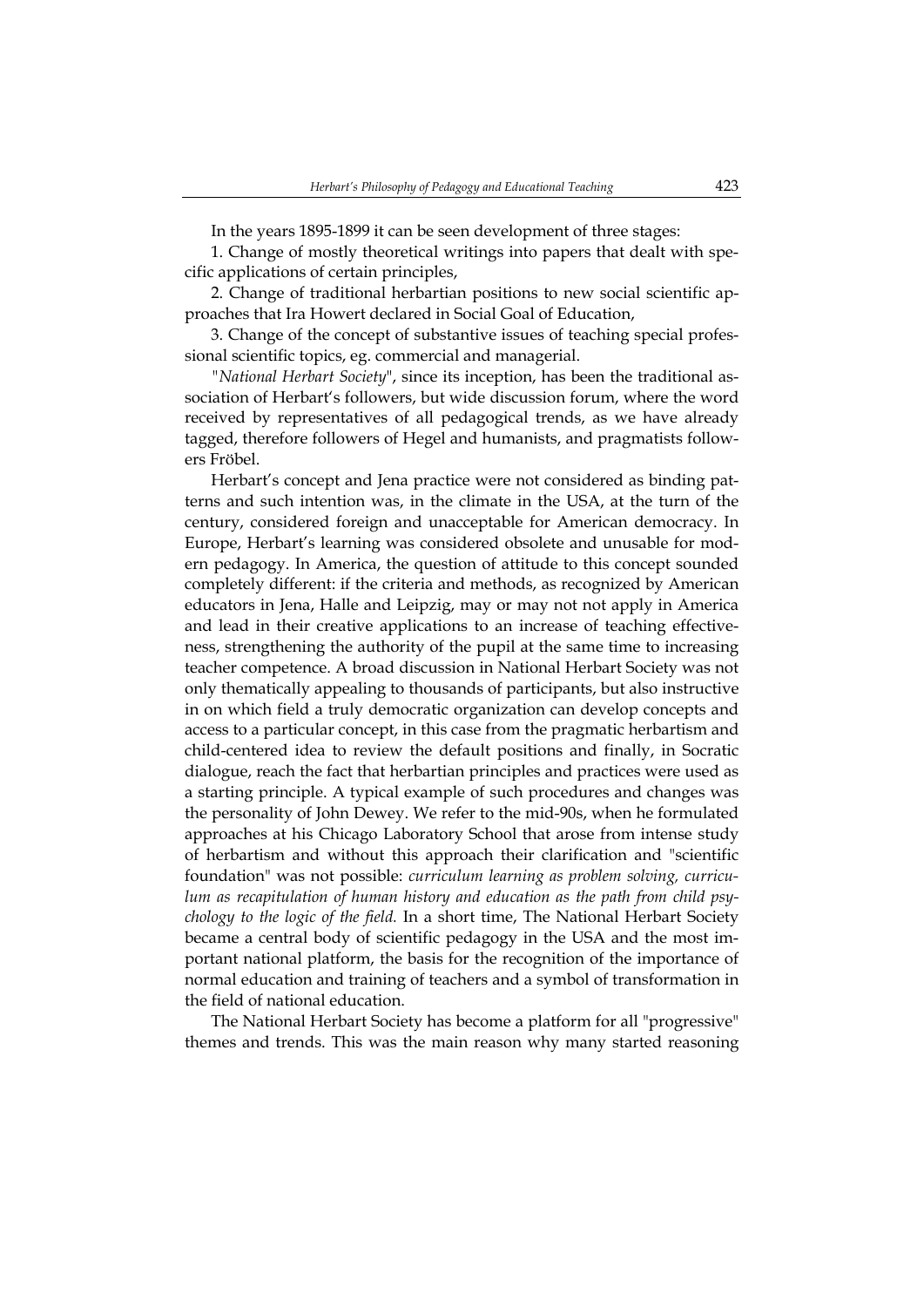that it would be useful to change the name of the corporation and thus to an even greater extent adapt to wide interests and needs of the members. Herbart's name was deleted and the term "teaching" was replaced by a more generic term "education". The new name was decided to be *The National Society for the (Scientific) Study of Education*, as it was approved by the Board in 1901. The bracketing of the word , scientific' should indicate its wide focus on issues of educational practice.

Herbartism had a short life in the USA, just about 12 years of prosperity, ie. short compared to other territories, eg. Germany, where it has "reigned" for 60 years, or to Switzerland, where it was active for 40 years. The essential difference is to be seen in the starting position. While in two of these states herbartism worked as a dogma, a doctrine, and was developed especially Herbart's followers, but in negative sense toward dogmatism and schematism, America was seen primarily as a "work hypothesis" as "the beginning of the debate," as "food for thinking". In the USA, the "fight for Herbart" did not take place, unlike in Germany, and therefore were the American herbartians were not considered by reformist educators and progressive educators, for which criticism of herbartism was the main line of their resistance, as adversaries but as allies.

The end herbartism in the USA as a separate movement did not stop its influence. On the contrary, herbartism, more than the other streams of progressive educational movement, constitutes the practice of American colleges and scientific training – the ideas of concentration, formal and culturalhistorical level are tested and described in new variations, and via using "teaching unit", "core curriculum" and "mastery learning " they attempt to offer opposite concepts to child-centered pedagogy, promoting "education without teaching" and "school without cycle". Project teaching and educational development interests have their scientific and practical foundation.

#### **Interest in teaching and education**

After an analysis of the magnitude of Herbart's learning pedagogy in the US we can not ignore the impact on Herbart's classic Czech pedagogy of Gustav Adolf Lindner (1828-1887), the first professor of philosophy and pedagogy at the renewed Czech University in Prague. Lindner is a classic of Czech pedagogy.

Lindner dealt with Herbart's concept of moral education in four areas: education for independence, for education, for the noble sentiments and for moral, proper action. This determines the main means of pedagogical sci-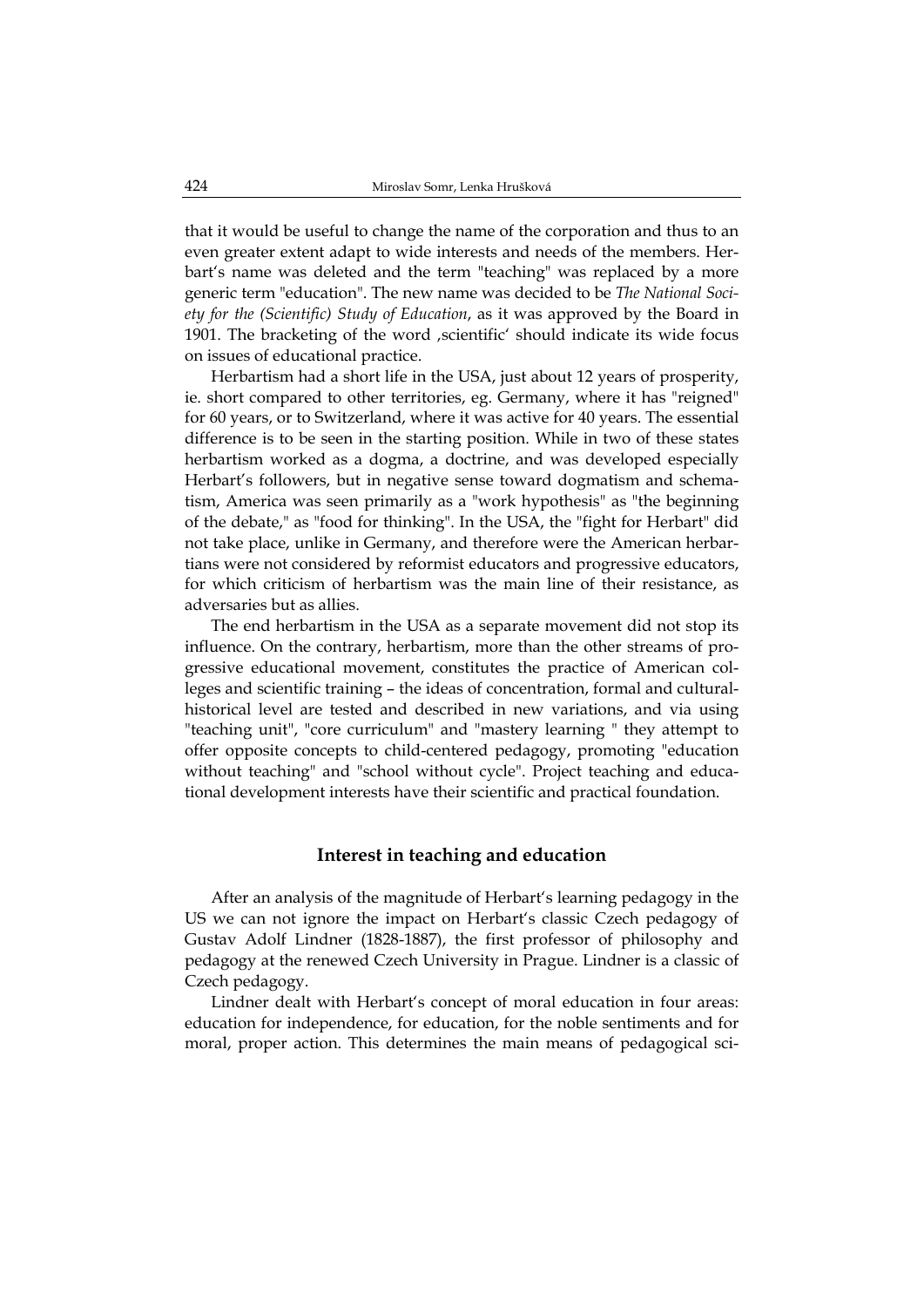ence: spiritual discipleship to independence, the process of education through Christian education to cultivate pupil's thinking and anchor his character.

The only and in a philosophical spirit composed system of education is exceptional, not because it shows such a favorable state to the notion of society from both the psychological and ethic point of view. Needless therefore to declare it a Herbart's system. Herbat's system, however, was already basically completed when the serious scientific proces was finished, which could not remain without a reaction on other sciences, especially on philosophical pedagogy.5

Lindner turns again to Herbat, his ethics, and emphasizes that so-called practical ideas come to full effect, to the full development only in a society. However, the full expansion occurs, according to Lindner, in the social, sociological concept founded on a moral statistics, psychology and others, when man gets in the center of all the action and gets his priority status. The anthropological dimension of this concept, linking nature, man and society, is the fulfillment of the ethical dimension of education, Lindner's concept of pedagogy in its natural, cultural and moral mission.

Herbartism appeared in the Czech Republic first in the philosophical sphere. His thoughts were conveyed from Vienna by Franz Exner. Herbartism in pedagogy was supported by the education authorities in Vienna and Viennese official pedagogy. F. Exner, professor of philosophy in Prague in the years 1832-1849. Herbat's philosophy and psychology have found a much bigger impact than pedagogical views that were still associated with germanification of principal place of the empire. František Čupr has considered herbartian philosophy as the constitution of the Czech philosophy thought, and likewise other Czech followers of Herbart (Fr.B. Květ, G.A. Lindner, J. Klika) educational views J.A. Comenius served as certain corrective. Continuation of herbatism in teaching were, on the one hand, sophisticated methods of teaching in educational methods, but on the other, negative neglect of educational conception of education under the influence Herbart's successors. The first criticism Herbat's pedagogy is seen by Otokar Chlup in pedagogical reformism. After this brief digression we return to the merits of this chapter.

The basic idea of pedagogy of Johann Friedrich Herbart was based on the thesis that the educational process forms a whole and therefore education should be understood in its complexity, dialectical interconnectedness, the unity of content and thus the methodological procedure. The objective is

<sup>5</sup> G.A. Lindner, *Pedagogika na základě nauky o vývoji přirozeném, kulturním a mravní*, Roudnice 1888, p. 3-4.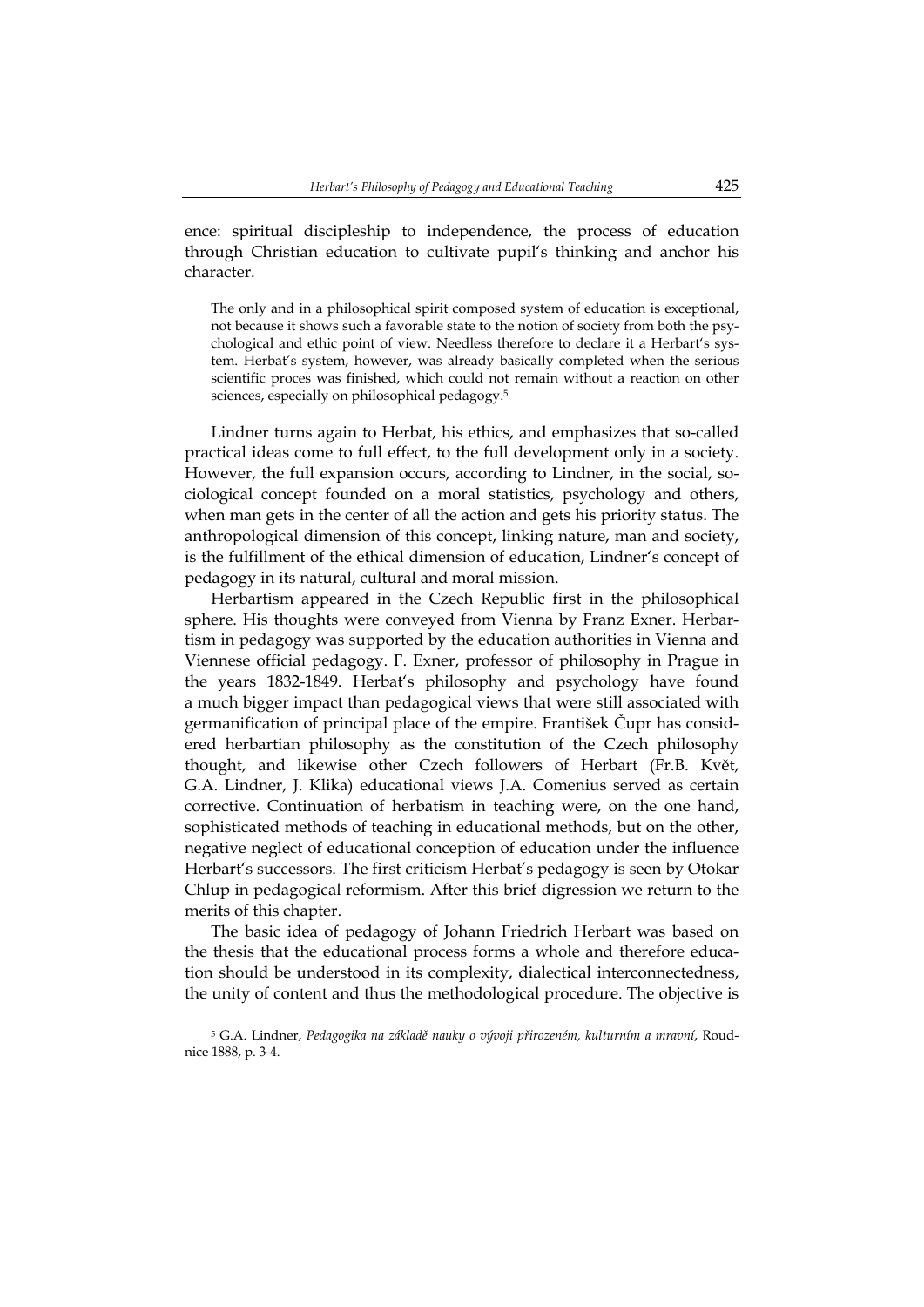the development of personality. An integral part of education is an art that elevates man, cultivates the individual and his human dimension. The educational aspect of education ultimately leads to its destination: the values of morality, morality, virtue, to the stake of that humanity – the "*strength of character of morality*."6

The basis of power, strength morality lies according to Herbart in one's own volition, it must settle in the mind of the educatee. It is a kind of inner, or more internalizing force and must not become limiting, but the very principle of life. Educators, teachers must develop a critical spirit and pedagogical features which are authority and love, not only associated with adopting the given, with an area of knowledge and with the ability of ethical thinking. Cultivating the spirit leads to authority and superiority and expansion of sphere of thought. It is a way to harmonize, a way of harmony, empathy between educator and an inmate.

The ideas of correctness and goodness in all its sharpness and clarity are becoming their own subjects of volition that the fair value of the innermost nature, deep core of personality is determined according to them, and steps it into the background of all arbitrariness - and nothing else is the goal of moral education."7

Pedagogy as a science is not, however, merely a practical science. The educator applies it in his practice, personally in changing situations. The use of feedback is important. So he can see not only the effectiveness of the methods used, but also the problems and failures in comparison with other techniques that enables him to find procedures that brings the desired success. He tries to find a method that will always be successful. "Mathematization" regularity in positive educational outcomes, however, has another significant moment. Teaching theory is not applicable in all cases and it leads the educator to a modification based on his own experience. John Dewey presents the definition of education as "Refurbished experience." In between the educational theory and teaching practice, the experienced teacher incorporates his personal contribution, a certain degree of pedagogical tact, conflict of both, and he demonstrates measure, as put by the current educational terminology, his pedagogical, didactic and methodological competence but also intuitive, according to Herbart, *"fast reasoning and decision making"*8 Tact in Herbart's concept is to be an essential node practice. But it would be *"nec-*

<sup>6</sup> *J.F. Herbarts Sämtliche Werke*, p. 93.

<sup>7</sup> J.F. Herbart, *Obecná pedagogika odvozená cíle výchovy*, [in:] *J.F. Herbart a jeho pedagogika*, ed. F. Hofmann, J. Kyrášek, Praha 1977, p. 90.

<sup>8</sup> *J.F. Herbarts Pädagogische Schriften*, p. 42.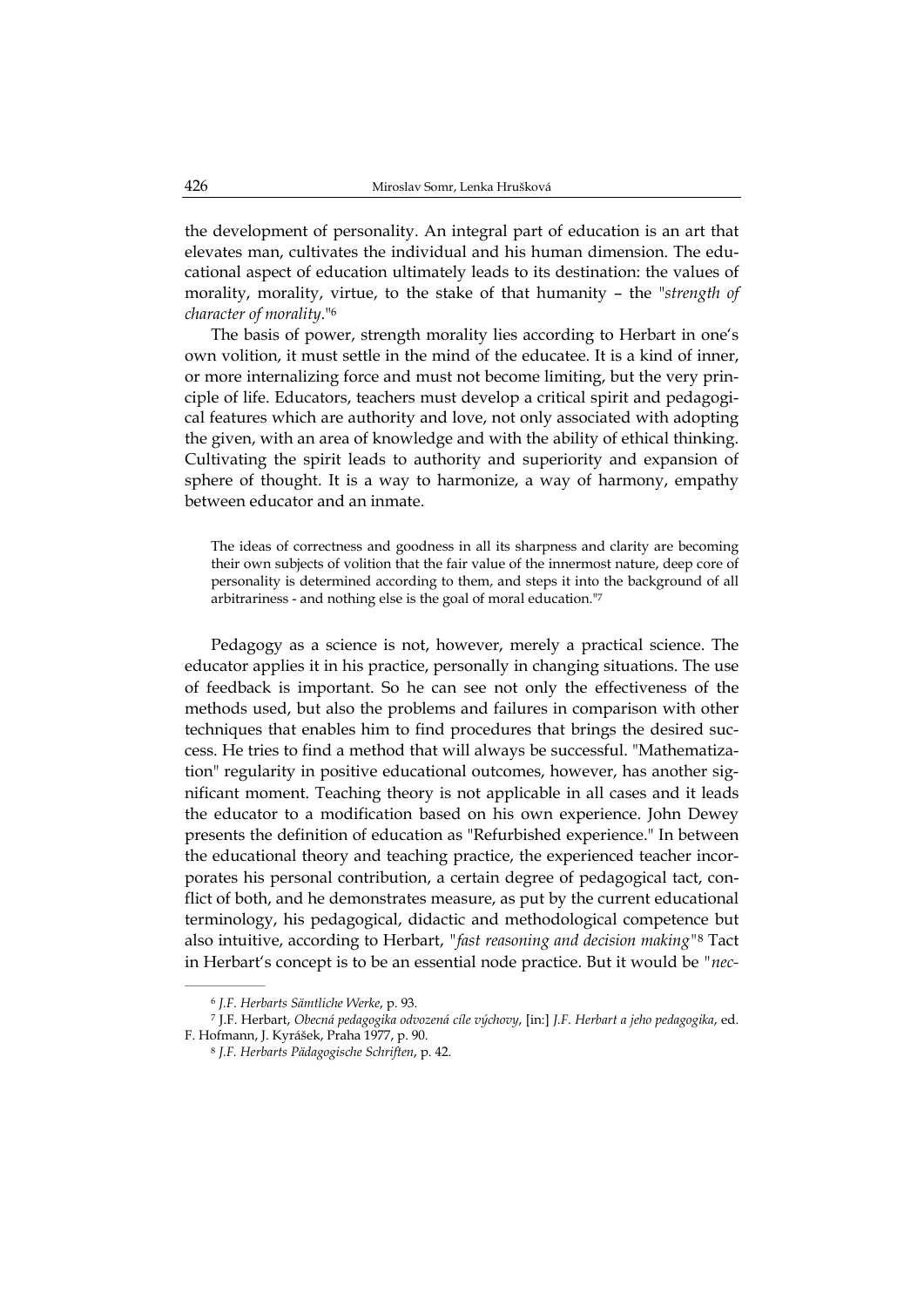*essary to have superhuman beings, consistently and thoughtfully applied in every case of scientific propositions".*<sup>9</sup>

Herbart believes that to reach the goal one cannot follow unilateral empirical experience or scientific exclusivity. Explorer's "royal road" is the relationship between the two. Expressed in dialectical interconnection: theory can be impractical and soulless experience. This idea is accompanied by methodical line in the whole range and also in terms of aesthetic design of the world. As already indicated, aesthetics is an integral part of education and educator's pedagogical tact.

Herbart is convinced that the best preparation for teaching skills is science. Intellectual and emotional side of this preparation must not only be harmoniously balanced but also connected and it creates experience the educator can reach only by himself, on his way to certain pedagogical mastery. *"Pedagogical dexterity and insight*,"10 is acquired by such an educator who knows how to creatively combine empirical and practice, who has an optimistic relationship to the youth. It is also still

pure youthful minds the image of the soul, which is continually growing and still developing at a pace significantly under the influence of moderate happiness and love in gentle spirit and common effort of many requirements for the next meetings.11

Educational activities will be characterized by gentle patience, empathy use of experience, intelligence and faith in the results to be achieved. Herbart notes that the educator must also expect some disappointment that we feel today as the difference between these efforts and the final result. It tries to avoid this to everyone

who lies at the heart of education (...) a little disappointment endured and lived in that hope and to maintain hope and efforts in forgetfulness of himself and the expected reward.12

Herbart is trying to minimize this discrepancy by his "normalization" of teaching, as we pointed out in the introduction. Is not only crucial to create interest, interest in science and education, but also interest inthe world and it people. It demands to concentration on educational activities and ones own talent. Concentrating on the content of teaching, educational classes, where

<sup>9</sup> Ibidem, p. 236.

<sup>10</sup> *J.F. Herbarts Sämtliche Werke*, p. 81.

<sup>11</sup> *J.F. Herbarts Pädagogische Schriften*, p. 239.

<sup>12</sup> Ibidem, p. 548.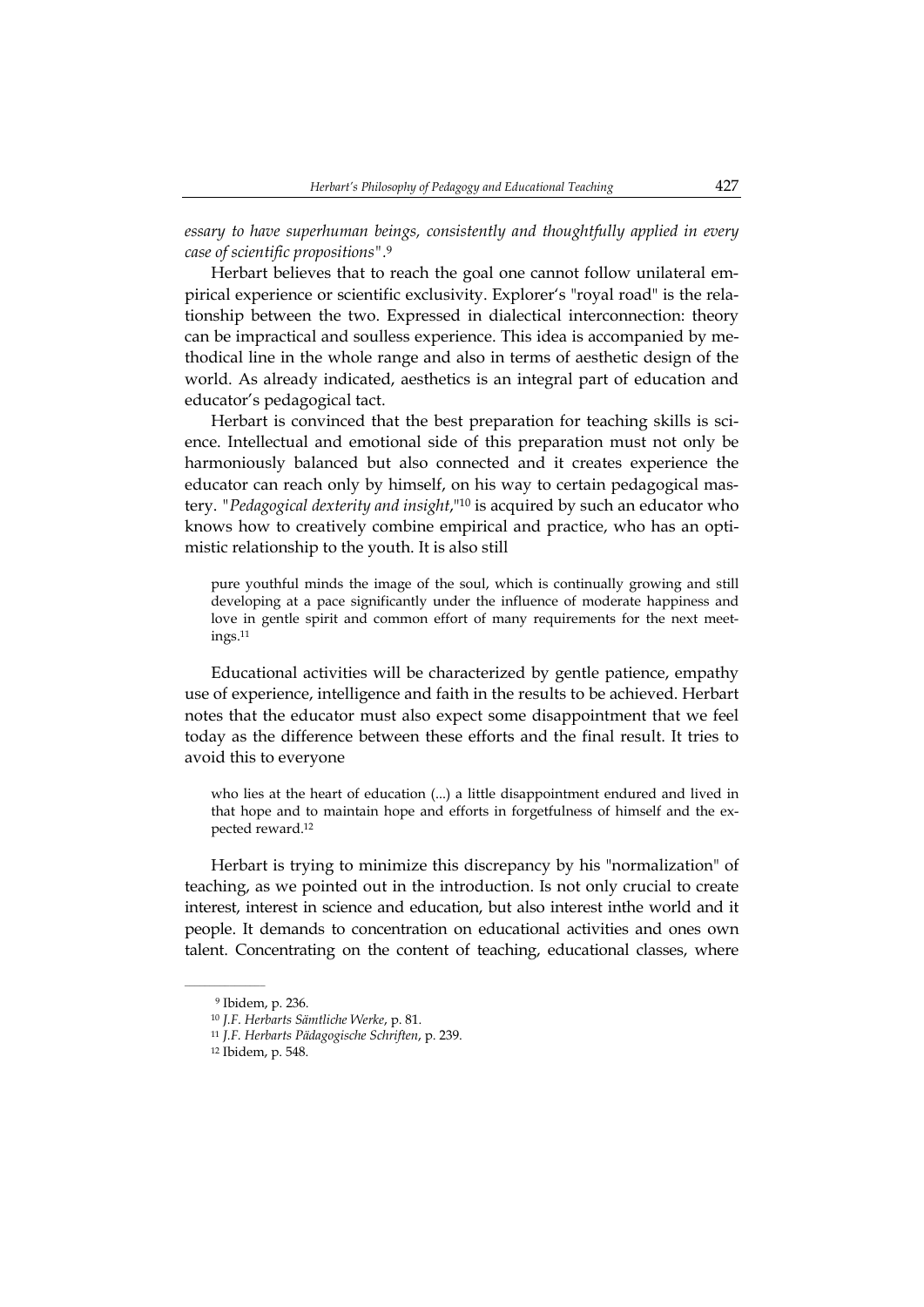educational content constitutes the optimal educational influence. If I pointed out the basic aspects of differences of Herbart's theory, for example, from Comenius' concept, let us realize out that in the field of educational teaching moments we find certain similarities.

A note to Herbart's concept of discipline – concepts and practices of which have been completely discredited the herbartians' concept. According to Herbart, the discipline must be an immediate action toward educatees, influencing their interest in education in their minds. When a problem vanishes away, the thought circuit must return to the previous balance. Herbart's discipline is the accompanying balance parameter of education. Also here the apply the principle of Comenius is valid: School without discipline is like a mill without water. It is still one of Herbart's terms that we want to recall. Emotional participation, die Teilnahme, to empathize into the feelings of other people, ie. an area of psychology, is an integral part of his education.

## **Conclusion**

For teaching purposes in terms of the German Prussian Empire Herbart's educational philosophy was not only an appropriate pedagogical theoriy, but it was an especially practical tool for state education policy drafting its content, didactic and methodological uniformity and rigid administrative controls. From the unification of educational content, it was expected to strengthen the educational impact, the state's role in education. Moral and political education had complied with the ruling order. His successors completely subserviened to this etatize. Their austere verbalismus bore all the signs of formalism, as feared by Herbart.

Herbart interfered by work in philosophy, psychology and pedagogy, but won his award especially as a philosopher, and therefore the law of educational theory known as the philosophy of education. The positive of herbartian education was its impact on teachers by the fact that the acquiring was saved from the simplified practicism and from numbing routines and it that began, in many cases, to understand pedagogy as an interdisciplinary science, both creative and flexible. Pedagogical science and educational practice must not only became familiar with Herbart's work but also has to deal with it. We do not want to go back to the simplified negation Herbart's work on the one hand and, on the other hand, do not want to see his creative potential to be overstated.